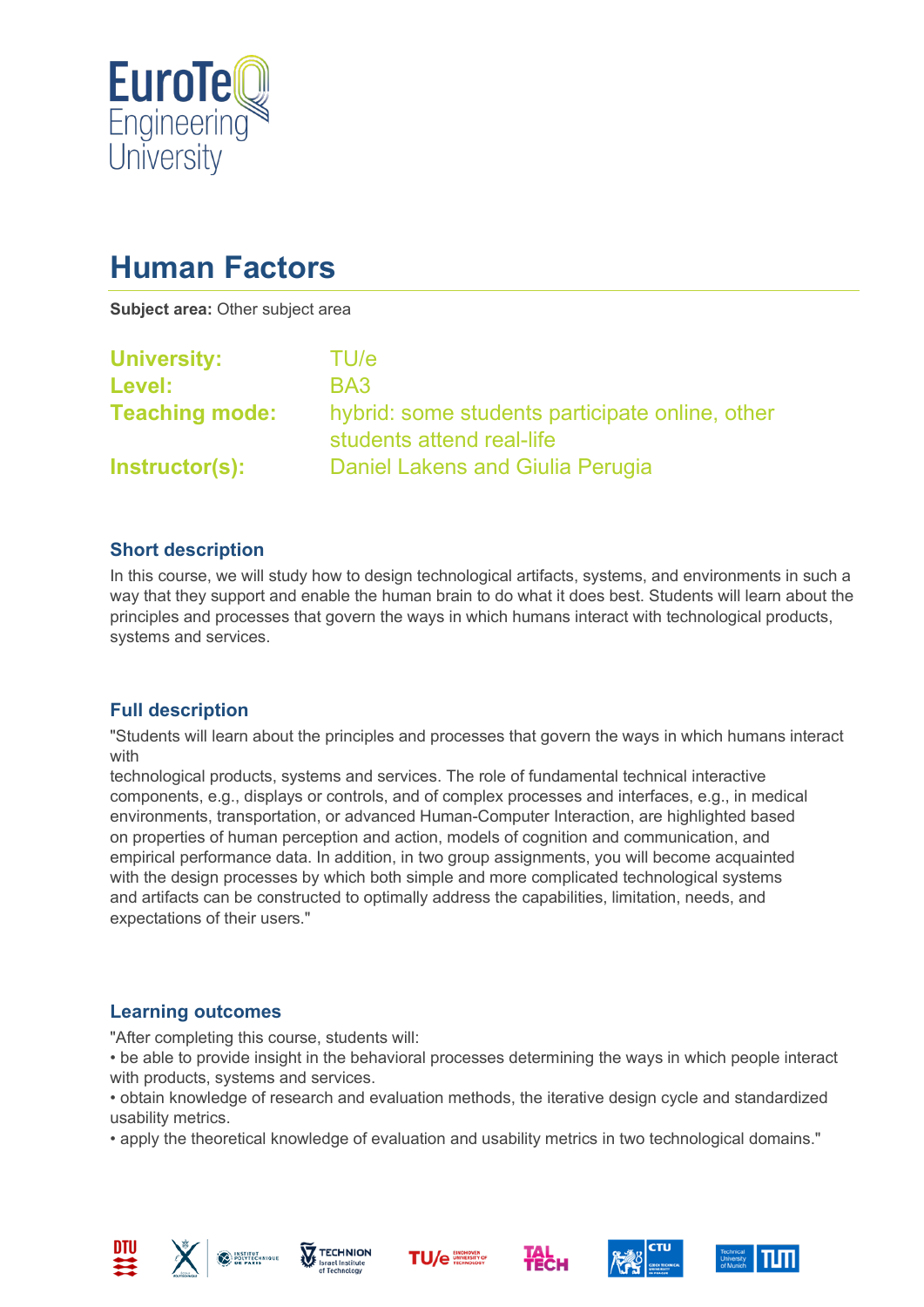

## **General information**

| <b>Contact hours per week:</b>   | 4                                                                           |
|----------------------------------|-----------------------------------------------------------------------------|
| <b>Total workload:</b>           | 5 ects, so 5 x 28 hours. (in student hours for the whole course)            |
| <b>ECTS credits:</b>             | 5                                                                           |
| Language:                        | English                                                                     |
| <b>Course start date:</b>        | 14 November 2022                                                            |
| <b>Course end date:</b>          | 28 January 2023                                                             |
| Add. info about start date:      |                                                                             |
| <b>Weekly teaching day/time:</b> |                                                                             |
| Time zone:                       | CET (Denmark, Germany, France, Netherlands, Switzerland, Czech<br>Republic) |
| <b>Further information:</b>      | Lectures are 2 times 2 hours                                                |
| <b>Prerequisites:</b>            | Introduction to Psychology is an asset but not essential                    |
| <b>Activities and methods:</b>   | Lectures, Self-study, Exercises                                             |
| <b>Presence on campus:</b>       | not required                                                                |

#### **Final examination**

| Form:                        | written                                                                                                                |
|------------------------------|------------------------------------------------------------------------------------------------------------------------|
| Date:                        |                                                                                                                        |
| Location/format:             | online                                                                                                                 |
| <b>Re-sit possibility:</b>   | ves                                                                                                                    |
| <b>Transcript available:</b> | end of semester                                                                                                        |
| Add. info/requirements:      | "Written exam consisting of multiple choice and open questions (60%),<br>assignment 1 (20%), and assignment 2 (20%). " |

## **Registration**

To register for this course, follow the registration requirements of your **home university** as specified here: [www.euroteq.eu/courses-registration.](http://www.euroteq.eu/courses-registration)

## **Administration**

**Number of places:** 24